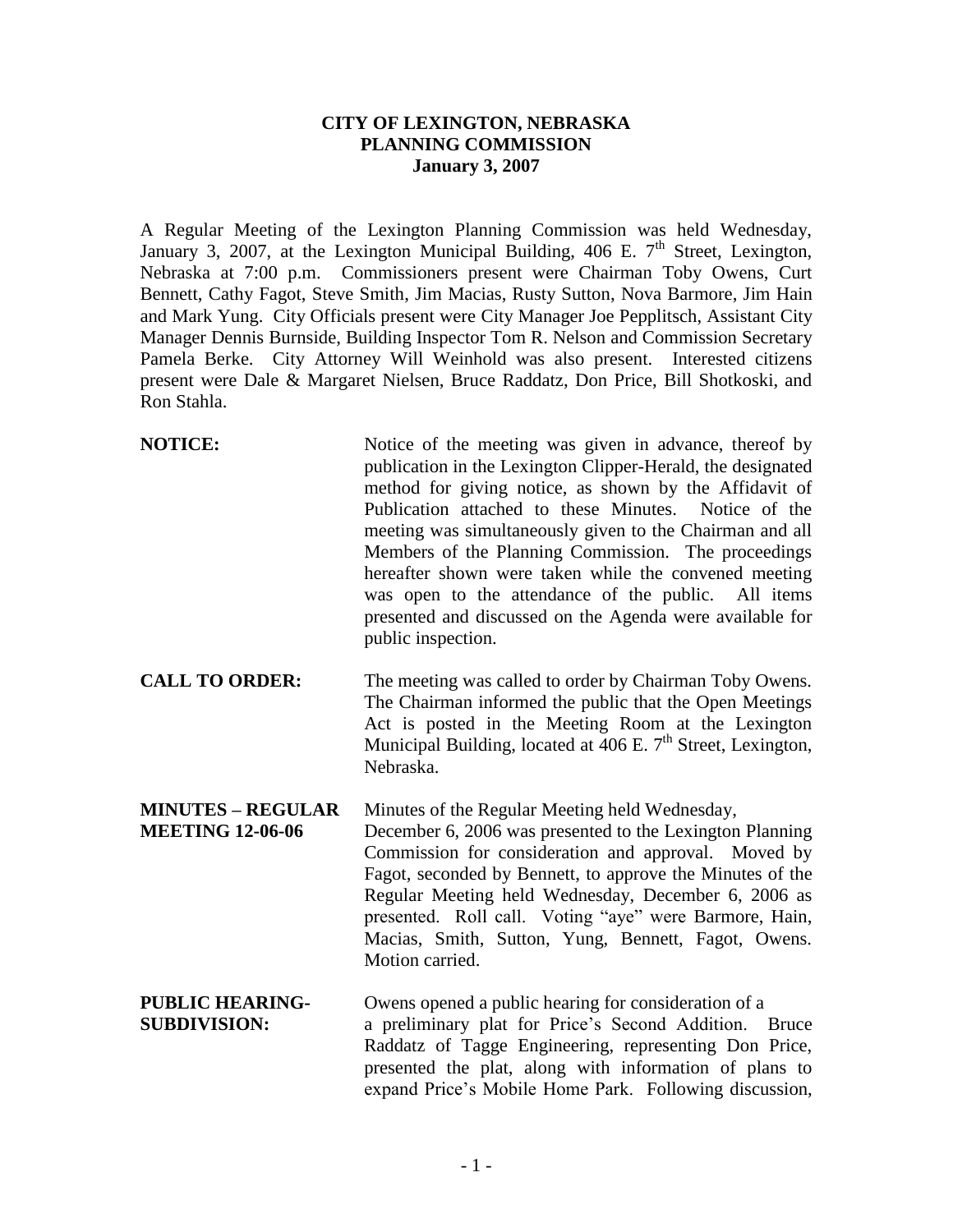|                                               | Owens closed the hearing. Motion by Yung, seconded by<br>Fagot, to make the necessary changes to the preliminary<br>plat and bring a final plat back for consideration. Roll Call.<br>Voting "aye" were Barmore, Hain, Bennett, Macias, Smith,<br>Sutton, Fagot, Yung, Owens. Motion carried.                                                                                                                                                                                                                                                                                                                                                                                                                                  |
|-----------------------------------------------|--------------------------------------------------------------------------------------------------------------------------------------------------------------------------------------------------------------------------------------------------------------------------------------------------------------------------------------------------------------------------------------------------------------------------------------------------------------------------------------------------------------------------------------------------------------------------------------------------------------------------------------------------------------------------------------------------------------------------------|
| <b>PUBLIC HEARING-</b><br><b>REZONING:</b>    | Owens opened a Public Hearing to consider a rezoning<br>application to change Block 3 of the proposed Price's<br>Second Addition from A-1 (Agricultural) to R-4<br>(Residential) for a Mobile Home Park expansion. Motion<br>by Smith, seconded by Yung, to recommend changing<br>zoning from A-1 to R-4 for Block 3 of the proposed Price's<br>Second Addition upon approval of said addition. Voting<br>"aye" were Barmore, Fagot, Hain, Bennett, Macias, Sutton,<br>Yung, Smith, Owens. Motion carried.                                                                                                                                                                                                                     |
| <b>PUBLIC HEARING-</b><br><b>SPECIAL USE:</b> | Owens opened the Public Hearing to consider a special<br>use permit application by Don Price for Mobile Home Park<br>expansion on Block 3 of the proposed Price's Second<br>The plan proposes 20 developed lots to<br>Addition.<br>accommodate rental mobile homes. Following discussion,<br>motion by Yung, seconded by Bennett, to continue the<br>public hearing on the special use permit application to the<br>next meeting, and directed Staff to draft a special use<br>agreement for consideration that outlines variations to<br>Chapter 25 of the City Code which are proposed under this<br>application. Voting "aye" were Barmore, Fagot, Hain,<br>Macias, Smith, Sutton, Bennett, Yung, Owens. Motion<br>carried. |
| <b>SUBDIVISION -</b><br><b>KELLY FIELD:</b>   | Pepplitsch presented information regarding a preliminary<br>plat of Kelly Field Addition. The plat will be presented at<br>the next meeting.                                                                                                                                                                                                                                                                                                                                                                                                                                                                                                                                                                                   |
|                                               | <b>2-MILE JURISDICTION:</b> Pepplitsch reviewed the current 2-mile zoning jurisdiction<br>map for Lexington. A revision of the map will be<br>presented at a future meeting.                                                                                                                                                                                                                                                                                                                                                                                                                                                                                                                                                   |
| <b>ROUNDTABLE:</b>                            | Pepplitsch noted that future board and commission<br>meetings will be conducted in a paperless fashion. The use<br>of this technology will be introduced in a slow manner to<br>help board and commission members make an easy                                                                                                                                                                                                                                                                                                                                                                                                                                                                                                 |

transition.